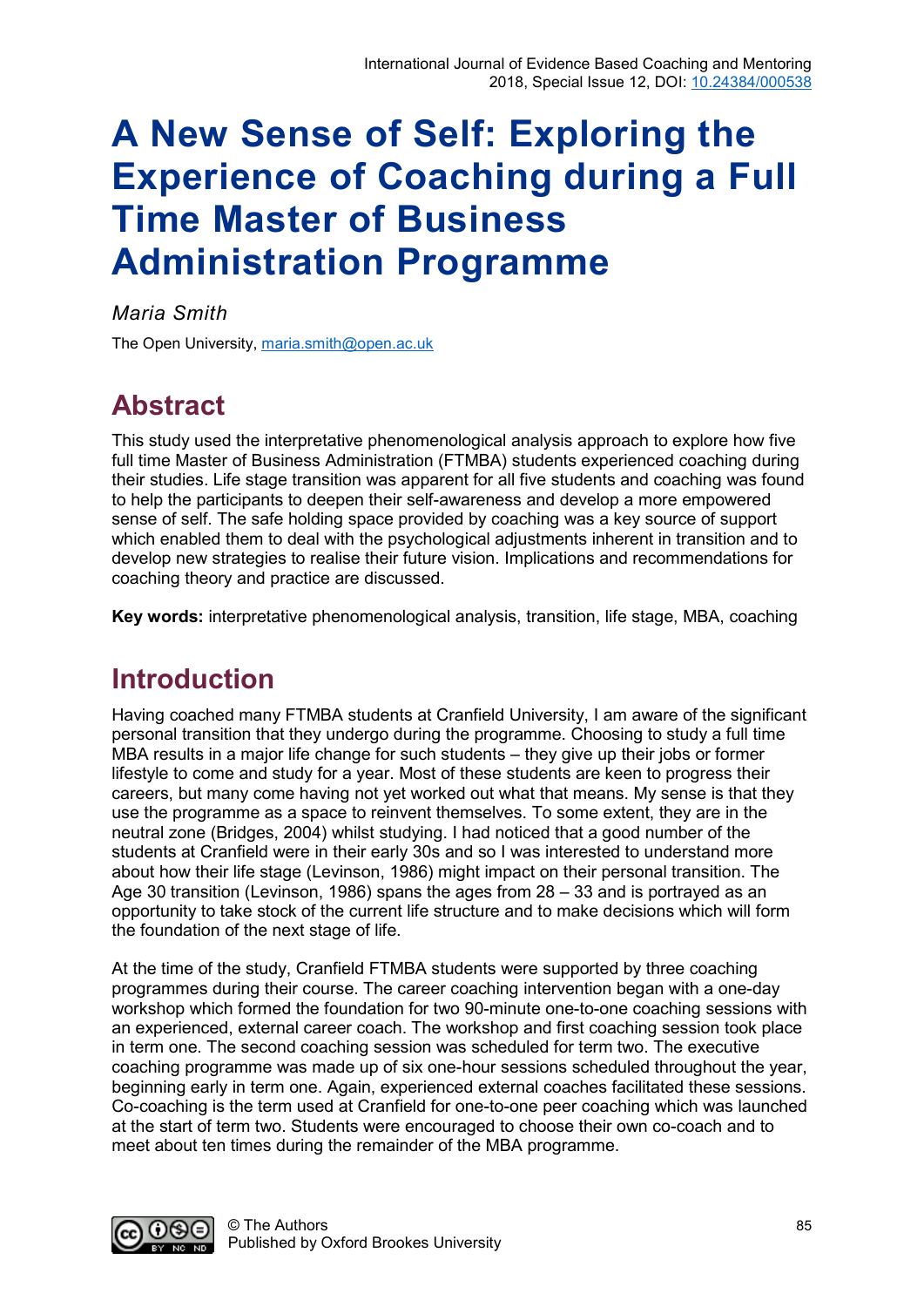This study explores how the phenomenon of coaching was experienced by the FTMBA students, with a particular focus on three key questions:

- to what extent is life stage transition apparent in Cranfield FTMBA students?
- how does coaching enable FTMBA students to make meaning of their sense of self?
- how does coaching support FTMBA students during a time of transition?

## **Motivation for the research**

At the time of conducting the research, I was responsible for the career coaching programme provided for Cranfield FTMBA students. I also worked closely with faculty colleagues who led the executive and co-coaching interventions for FTMBA students. I had observed the considerable flux that many students experience during the programme. I had seen that most students seemed to find the coaching a valuable source of support during what are often challenging times for them. At the same time, there were usually a few students within each cohort who were frustrated at the lack of answers or solutions provided by the client centred coaching approach adopted. I was curious to understand more about how the students experienced the different coaching interventions.

From a broader perspective, coaching has the potential to play a significant role in helping individuals to navigate significant transitions throughout their lives (Palmer and Panchal, 2010). A limited number of studies has been conducted in this area, such as those by Zarecky (2014), Florent-Treacy (2009) and Stapleton (2012). This study aimed to contribute to the research literature by adding to the evidence base which informs our understanding of the impact of coaching on the lived experience and meaning making of individuals going through transition.

The next section provides a summary of the insights gained from a review of the literature on life span development, career transition and coaching for transition. I will then outline the methodological approach that I took, before describing the key themes which emerged from the data analysis. Finally, I will consider the implications of my findings for the theory and practice of coaching.

## **Literature review**

## **Life span development**

Adult development theories propose that people have the potential to learn, develop and change throughout their adult life (e.g. Levinson 1986; Kegan and Lahey, 2009). An overarching theme is that our sense of self and the way we make meaning of our experiences is continually evolving throughout our life course. Sartre's emphasis of the developmental aspects of being human is relevant here. This has been described as: "we are always becoming ourselves, and that the self is not a pre-existing unity to be discovered, but rather an ongoing project to be unfurled" (Smith, Larkin and Flowers, 2009, p. 19).

Levinson (1986 p.6) takes a holistic approach, describing the "life structure" as being the "underlying pattern or design of a person's life at a given time". The pattern is made up of times of relative stability separated by times of transition and is a result of the evolution of the life course rather than a reaction to external events. The Age 30 Transition (Levinson, 1986) is described as occurring in early adulthood and being a time when previous life choices are re-evaluated in the light of the future. Decisions made in the past might not fit anymore and individuals consider making deeper commitments to work and/or personal relationships. The notion of re-evaluation and transition in order to form a new life style is

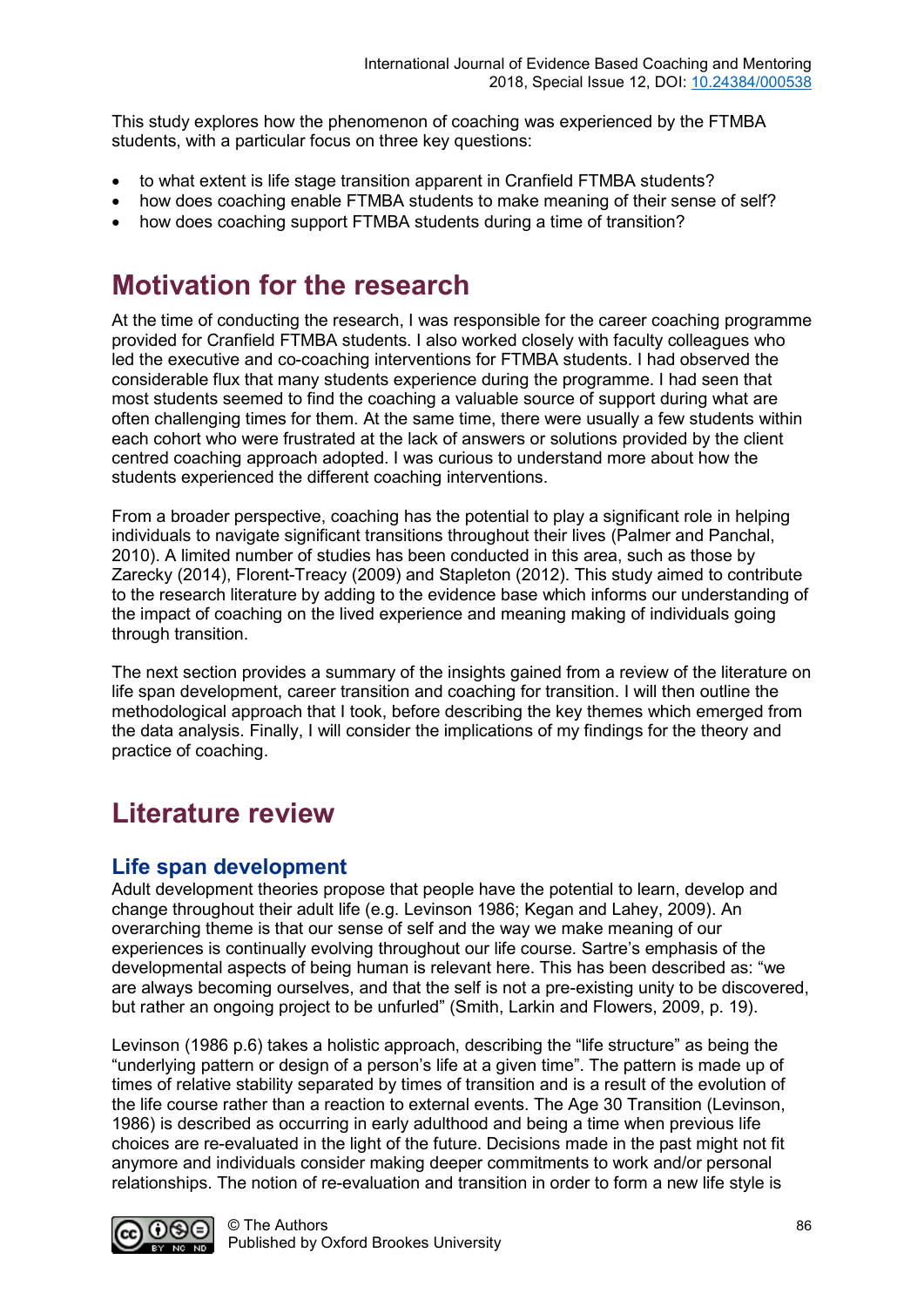echoed in Bridges' (2004) model. Whilst Bridges (2004) proposes a different life structure to that described by Levinson (1986), he also sees the end of the twenties as being a period of significant reappraisal of the life to date, and an opportunity to make decisions which will change the lifestyle going forward.

Levinson's theory of adult development has prompted a number of research studies. Whilst Dunn and Merriam (1995) did not find persuasive evidence of Age 30 transition, they recognised the limitations of the survey methodology used. In comparison two qualitative studies focusing on women found evidence of a major transition around the time of their late 20s and early 30s (Reinke, Holmes and Harris, 1985; Gramling, 2007). Moreover, a more recent study (Panchal and Jackson, 2007) found the transition was even more evident in Generation Y during their late 20s and early 30s.

Arguably, coaching is about facilitating and supporting growth and change. For example, Peter Bluckert provides the following definition:

*Coaching is the facilitation of learning and development with the purpose of improving performance and enhancing effective action, goal achievement and personal satisfaction. It invariably involves growth and change, whether that is in perspective, attitude or behaviour. (Bluckert, 2005, p. 173).* 

Taking this into account, Lawrence (2017) argues it must be beneficial for coaches to have an understanding of adult development theories and to consider how to use that knowledge in their practice. He highlights that the risk of applying such theories too rigidly to coaching practice is that it could result in an overly diagnostic and judgemental approach. However, if applied tentatively and flexibly, viewing the presenting issue through the lens of adult development theory may provide new insights and could help the coach to adapt their approach to the needs of the client (Lawrence, 2017).

## **Career transition and sense of self**

The concept of the boundaryless career (Arthur, 1994) has become prominent in current career theory. This has implications for an individual's sense of self and also for the qualities or competencies that are useful for successfully managing a boundaryless career (Eby, Butts and Lockwood, 2003). Ibarra (2003) proposes that we have many possible selves and so in periods of career transition we need to explore these different selves to find a good fit for that particular time in our life. Ibarra and Obodaru (2016) suggest that when going through a career change it could be more helpful to integrate old and new identities instead of letting go of our old identity in order to take on a new one. This contrasts with theories of transition which emphasise an ending of what has gone before in order to move on and embrace a new start (Bridges, 2004).

## **Coaching for transition**

A relatively limited number of studies have explored the impact of coaching on individuals seeking to manage personal transition. Polly Parker (2017) points out that research into coaching and career transition exists, but these phenomena are rarely explored together. She argues that it would be valuable to integrate both fields of study to strengthen the theoretical base of coaching for career change and role transition.

Despite the growth of coaching interventions within MBA programmes there appear to be few studies investigating the experience of coaching for MBA students. Most of the studies conducted have been surveys, e.g. Parker, Hall and Kram (2008) and Mosteo et al (2016). However, Dubouloy (2004) used interviews to explore the development of MBAs whilst they were in the "transitional space" (Dubouloy, 2004, p. 467) of a two year EMBA programme. Group coaching was found to help the students to let go of their "false self" (Dubouloy, 2004,

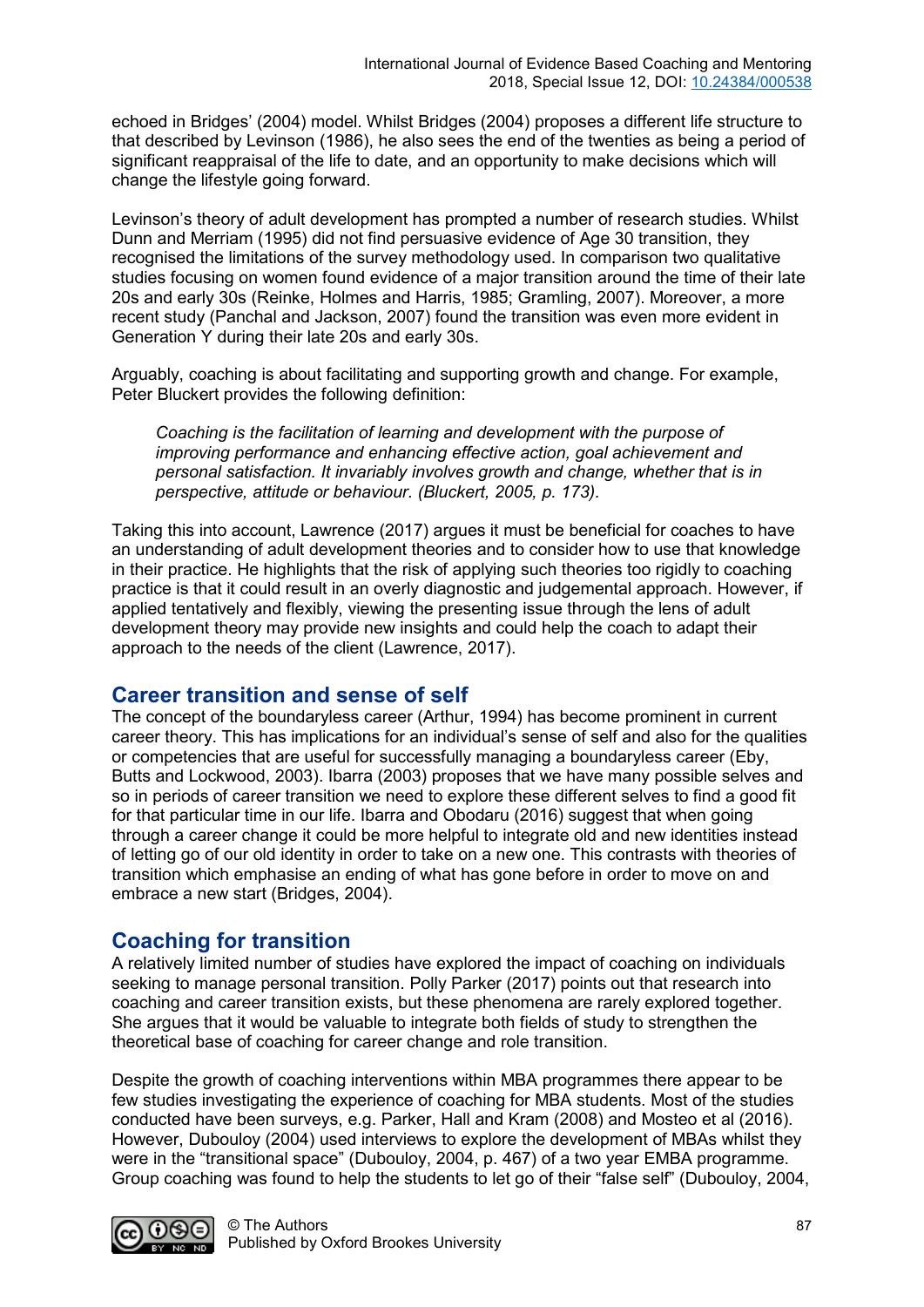p.467). Dubouloy argues that it is the false self which is responsible for unhelpful career decisions, such as staying too long in the wrong career or making a sudden decision to leave. In this sense his view differs from that of Ibarra who focuses on the importance of an individual's career identity and their "true self".

My review of the literature has demonstrated the recurring theme of a developing sense of self and its significance to key life stages and career transition. The literature suggests that re-evaluation of the self can be painful and difficult but can bring many potential benefits. Ibarra and Obodaru (2016) explore the construct of liminality derived from anthropological studies of rites of passage. They argue that the state of being "betwixt and between social roles and/or identities" (2016, p. 47) is very relevant to the nature of careers today and stress the importance of understanding liminality. They assert that the better we understand it, the better able we are to offer advice about realising "the benefits of its fertile emptiness" (Ibarra and Obodaru, 2016, p.61). Coaching has the potential to play a significant role, but research into how it can play that role and its impact is limited, especially when it comes to qualitative phenomenological research. Hence my study has a contribution to make in this area by adding to the limited research base regarding the impact of coaching on the lived experience and meaning making of individuals going through such transitions.

## **Methodology**

My philosophical stance regarding research into social science is that of a social constructivist. I recognise the "active role of individuals in the construction of social reality" (Bryman, 2016, p. 30). Due to my interest in understanding the lived experience of FTMBA students, I decided to use interpretative phenomenological analysis (Smith, Larkin and Flowers, 2009). I felt that this method was best placed to provide rich and detailed data about how the students made sense of the phenomenon of coaching. I took a purposive approach to sampling and used information provided by the graduate administration team to select female students aged between 28 – 33 at the start of the programme, in accordance with the age band suggested by Levinson (1986) for Age 30 transition. This resulted in five participants. However, once I started data collection I discovered that one of my participants was, in fact, aged 45 at the start of the programme. As her age fell within the banding for Mid-life transition (Levinson, 1986), I decided to include her data in this study. The characteristics of the sample group are presented in Table 1 below. For reasons of anonymity, I have used pseudonyms and I have not attached these to the characteristics of the students, nor have I specified the European country of the fifth participant.

| Participant    | Gender | Age at start of<br><b>FTMBA</b> programme | <b>Nationality</b> |
|----------------|--------|-------------------------------------------|--------------------|
|                | Female | 33                                        | Indian             |
| $\overline{2}$ | Female | 28                                        | Indian             |
| 3              | Female | 29                                        | Chinese            |
| $\overline{4}$ | Female | 33                                        | Indian             |
| 5              | Female | 45                                        | European           |

## *Table 1: Characteristics of the sample group*

I conducted in depth one-to-one interviews with the five participants, and these were further enriched by using photo elicitation during the interviews. Harper (2002) argues that the use of visual media as well as words enables different types of information to be accessed, because images "evoke deeper elements of human consciousness than words" (Harper,

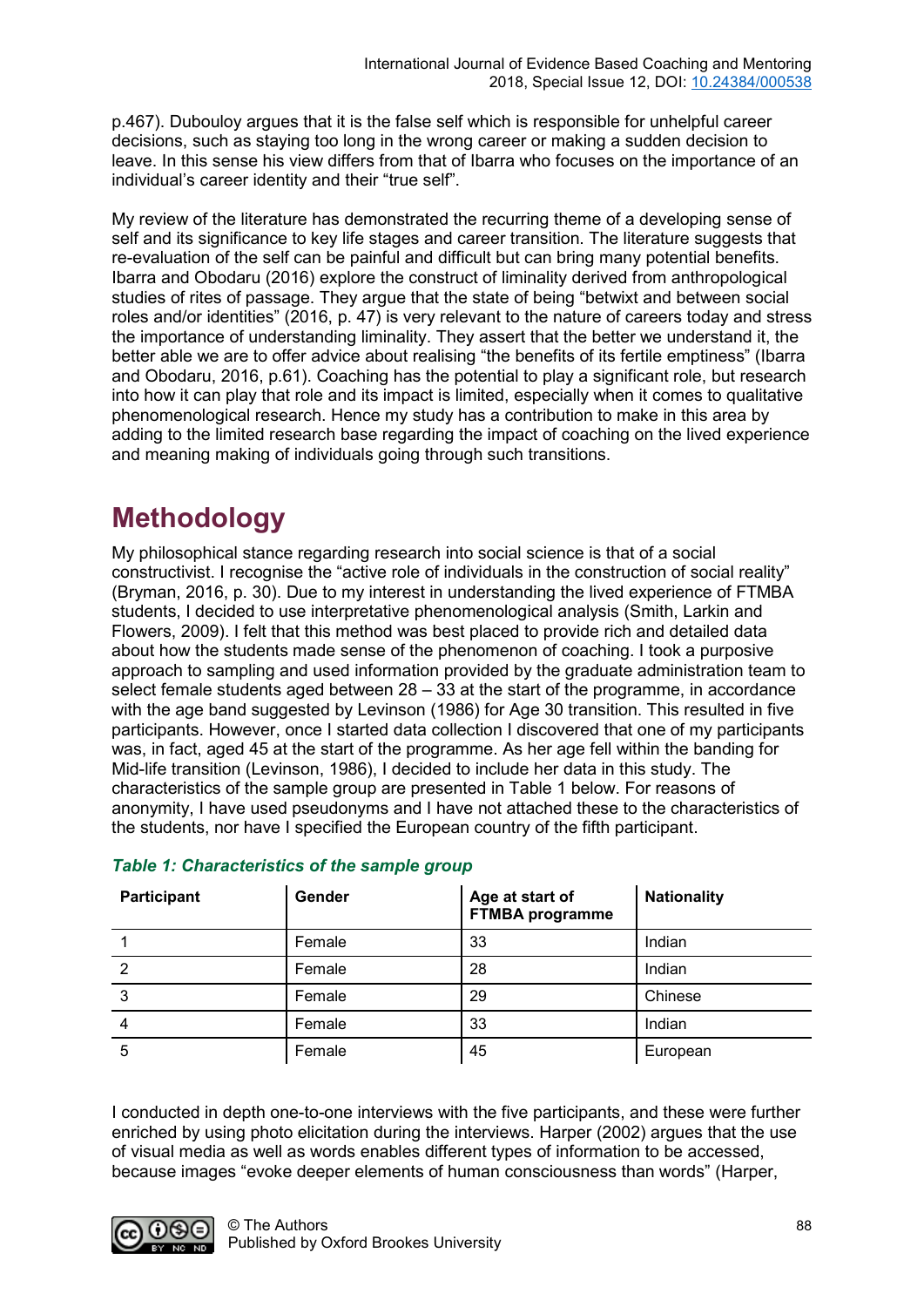2002, p. 13). He describes how photographs have been used to examine the social identity of a range of individuals, and as my study was concerned with self-understanding, I felt this method could further thicken and ground the interview data (Bryman, 2016, p. 476). So, I asked my participants to bring to the interview session a photo or picture which represented their thoughts and feelings about the coaching.

I transcribed the interviews myself and analysed and coded each transcript to identify the key themes. I then looked across all five cases to identify connections and generate three super-ordinate themes. I was aware that the role I held at the time could impact on my interpretation of the data. Not only did I work in the same institution that I was investigating, I was a key stakeholder, being both a coach and responsible for the career coaching programme. Smith, Larkin and Flowers (2009) encourage the use of reflective practices to help the researcher to put to one side their pre-conceptions, enabling them to focus on the material the participant is presenting. With this in mind, I kept a reflective diary, noting initial impressions, judgements and insights. This helped me to consider how to separate out my own voice from that of the participant.

## **Findings**

Three super-ordinate themes emerged as a result of the analysis. Table 2 shows how each theme is nested within the superordinate themes.

| <b>Super-ordinate</b><br><b>Themes</b> | A new sense of self                                               | <b>Managing personal</b><br>transition                                                                   | A safe holding<br>space                                                          |
|----------------------------------------|-------------------------------------------------------------------|----------------------------------------------------------------------------------------------------------|----------------------------------------------------------------------------------|
| Themes                                 | Enhancing self-<br>understanding:<br>'a sparkling light'          | Impetus for change:<br>'the world is not that<br>one where I live, but<br>much bigger'                   | A safe place:<br>'cosy warm feeling'                                             |
|                                        | A more empowered self:<br>'the next day you will<br>start afresh' | New strategies to<br>support transition:<br><i>'being more</i><br>assertive makes you<br>more confident' | A unique<br>relationship:<br>'not something that<br>you just get very<br>easily' |
|                                        |                                                                   |                                                                                                          | Skills of the coaches:<br>'Actually, it's very<br>skilful'                       |
| Examples                               | Making sense of the<br>past                                       | Drive to break free                                                                                      | Connection and trust                                                             |
|                                        | Personal validation                                               | Ownership of<br>development                                                                              | Neutral relationship                                                             |
|                                        | Future vision                                                     | Assertiveness,<br>leadership and<br>influencing                                                          | Listening                                                                        |
|                                        | Letting go of limiting<br>assumptions and beliefs                 |                                                                                                          |                                                                                  |
|                                        | Confidence and energy<br>to meet goals                            |                                                                                                          |                                                                                  |

#### *Table 2: Master table of themes*  $\mathbf{L}^{\mathrm{max}}$

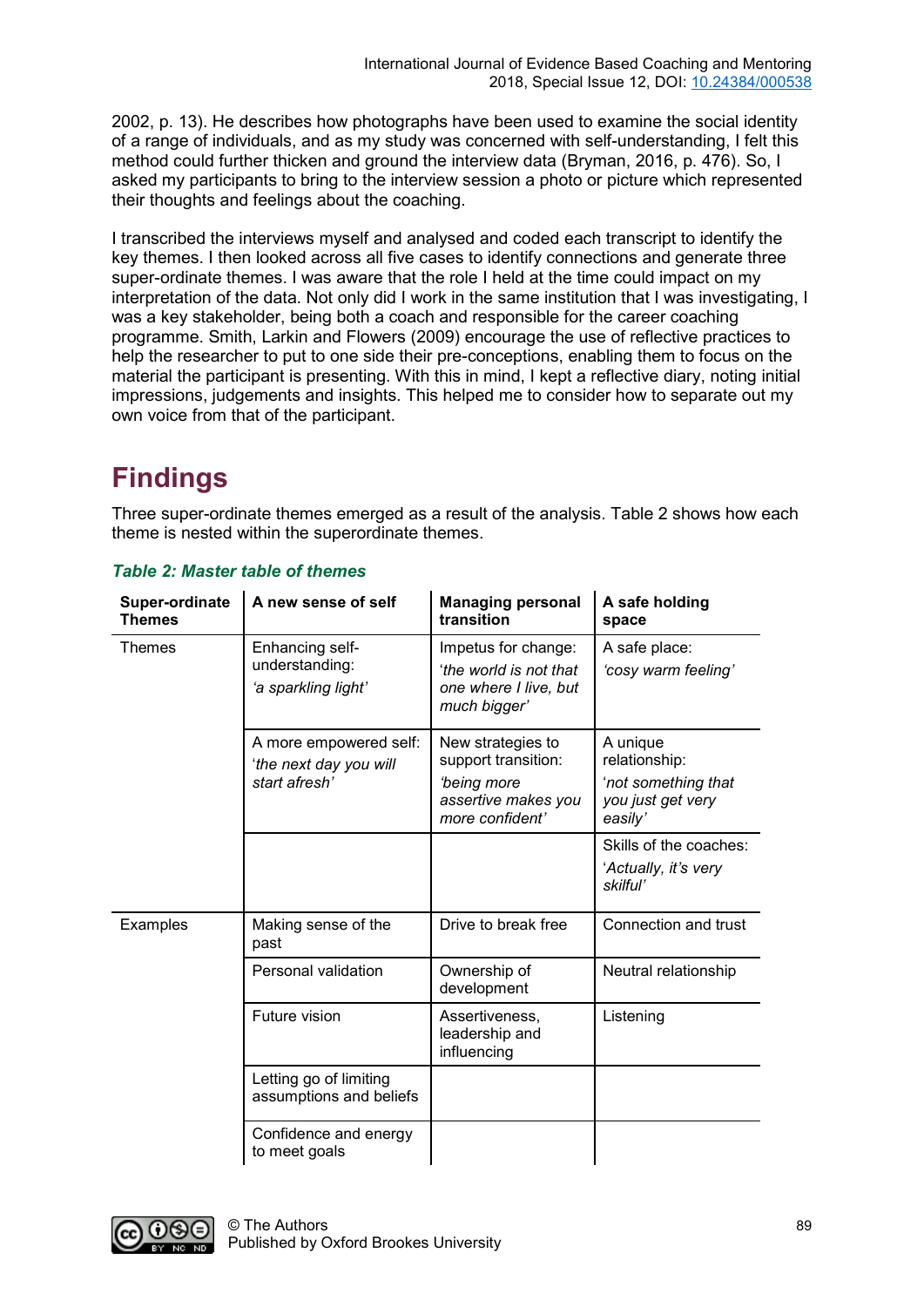I shall provide a short summary describing the essence of each theme, and then illustrate how it applied to the participants in my study.

## **A new sense of self**

A dominant theme which emerged was about how the coaching supported the participants in making sense of themselves. The coaching sessions consistently offered a new perspective on participants' sense of self and the analysis identified two key headings: enhancing selfunderstanding and building a more positive view of the self.

### **Enhancing self-understanding 'a sparkling light'**

The participants all described how the coaching enabled them to better understand themselves. Typically, it helped them to make sense of their past decisions and, as a result, served as a form of validation. They also gained a clearer view of their strengths, capabilities and interests, all of which could inform future decision making. Pat summed this up very well:

### **Pat:**

*I think by doing all these coachings, […] I learn better about myself, because by telling my stories to them, and reviewing my experience, actually, and with their help*  to dig into some details. I really understand more about who I am, what I like, what *I'm good at and what I don't like and which part I'm not good at, and by understanding this, it really help me to understand all the decisions I make in the past and why I am here now, there are always some reasons, and by understanding all those, it will help me actually to make further decisions in the future.*

This understanding helps her to feel positive about the decisions that she has made in the past: "*every major choice, every major choice I make in my life is actually quite right.*" The phrasing she uses indicates that she has looked back on her past decisions through the lens of her new understanding, and made a judgement about herself, that she was 'right'. Implicit in this judgement, is the suggestion that there may have been the view – held by herself or others, that some of her choices were 'wrong'. When asked how she felt on gaining this new insight into herself she said:

### **Pat:**

*It's sort of like […] oh, a sparkling, a sparkling light oh, actually I was, I was like that, that moment of, of realisation? …I didn't have that question, but knowing that, it really make my path clear, and make me see myself clear, so it's a good moment I think.*

The participants drew links between understanding the past and their plans for the future:

### **Louisa:**

*…with the career coaching, I was able to identify why I took certain decisions earlier, what were my career anchors, and then strategise for my future career ambitions or goals.*

It is interesting to see how much importance the participants gave to understanding *why* they had made certain decisions in the past. My sense is that they may have felt some pressure to justify those decisions to themselves and others. Whilst it is not fully clear how much of this pressure was self-generated, it does appear that being able to come to terms with their past decision making helps them to achieve some sense of personal validation.

The participants described how these foundations of enhanced self-awareness helped them to clarify their visions for the future. The coaching helped the participants to consider and to

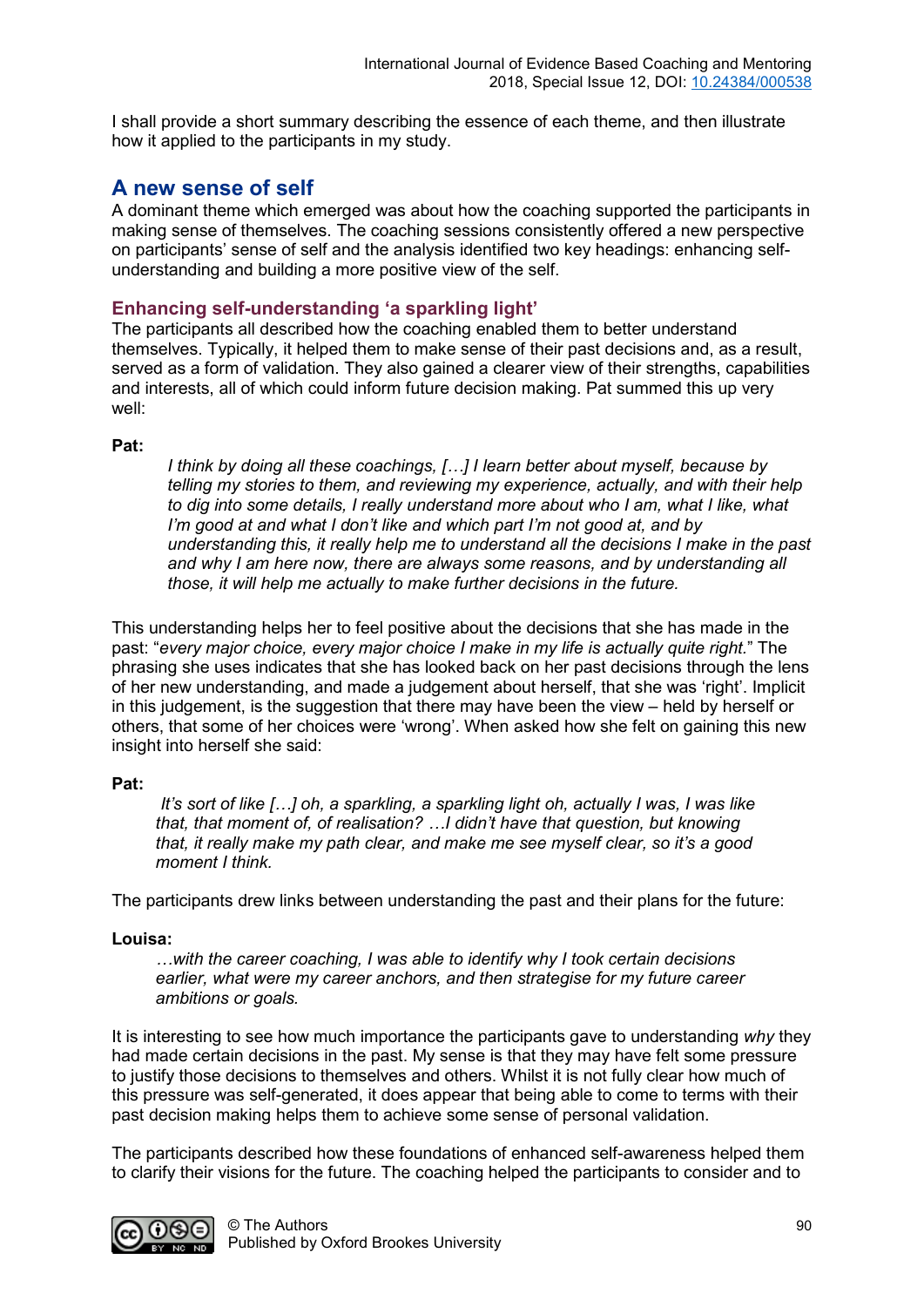value their intrinsic motivators, and to use this as a foundation for thinking about their career options:

#### **Emma:**

*I had never really looked at it like this, because I thought, OK, the career is probably supposed to mean money and position and everything, but then internally you do have other needs which you do not, explicitly recognise unless you see something like that,* [reference to the career planning workshop].

These accounts show how the coaching helped the participants to recognise the importance of enjoying work and finding it interesting and fulfilling. There was a clear theme about becoming clearer about the destination, and students often used metaphors such as 'journey' and 'path'. This is not surprising, given they had all chosen to study an MBA in order to make a significant transition. Overall, I got the sense that the coaching helped to give them the permission to be a more complete version of themselves. This is explored further in the next section: building a more empowered self which was facilitated by letting go of limiting beliefs.

#### **A more empowered self – 'the next day you will start afresh'**

The participants described how the coaching helped them to build a more positive view of themselves. This often involved letting go of past beliefs and assumptions and/or others' expectations. They valued the reassurance they gained from the coaching, that they were 'OK', and this resulted in a stronger sense of self, confident to take fully owned decisions. This increased independence was particularly apparent in the participants aged in their 30s. The participants described how their enhanced understanding resulted in a changed self which was more empowered to face the future. The changes included more confidence, resilience and energy, all of which could be used to help them meet their goals.

All the participants found term one to be very demanding and Anamika describes how the coaching helped her to challenge her normal approach of critiquing herself:

#### **Anamika:**

*I was very self-critical at that time, […]. But then, I discussed that with my coach, and she helped me to understand that it's not always that you have done something wrong, it can be the situation, it can be somebody else's mood.* 

Moreover, she linked her experience on the MBA to past patterns of behaviour:

#### **Anamika:**

*then I was reflecting on the session, I felt that that's pretty true about me in general, it was not just because of term one, […] that has happened to me in previous circumstances as well, and I used to feel drained out, and I used to be continually, being self-critical, which I should probably stop doing, is what I realised.*

Once she stopped being so self-critical, she realised the benefits:

#### **Anamika:**

*I think that, in the second term, I was much better, […], instead of being very self-critical, I was like, OK, fine whatever the situation comes, it happens and then it finishes off and the next day you will start afresh. That approach has actually helped me quite a lot to preserve my energy and do lots of things that I wanted to do.*

For Louisa, it was about letting go of cultural expectations:

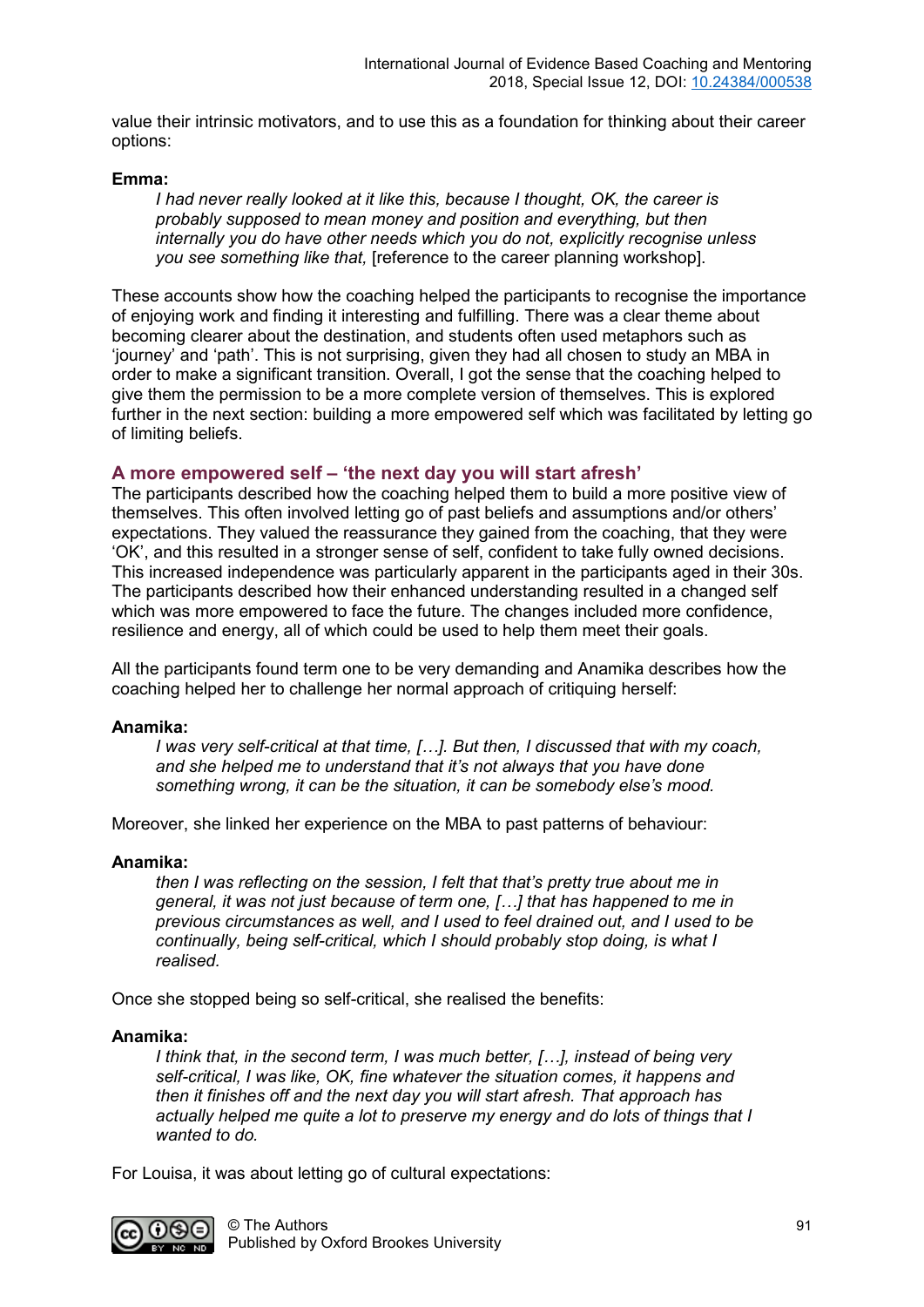**Louisa:**

*from the background I come from, it's more expected that I am not much assertive about things, so I have to shift from that, to be more assertive, and more forthcoming. Yeah, and that's one area that I've worked on, on the executive coaching.*

Whilst my older participant – Anna, spoke about increasing her self-understanding, she did not specifically mention letting go of others' expectations or self-blame. It maybe that these aspects were particularly pertinent for the students in their early 30s, which would be consistent with theories about adult development – i.e. moving from 'early adulthood' (Levinson, 1986) into a more mature state.

## **Managing personal transition**

Transition, and the sense of moving forwards towards a new future or destination, was a key concept for all the participants. Within this super-ordinate theme, I found two key groupings: the impetus for change – which drove the decision to study the full-time MBA and the support that the coaching provided in terms of the development of new strategies to facilitate a successful transition.

### **Impetus for change – 'the world is not that one where I live, but much bigger'**

All five participants described an inner drive for change which grew after a period of relative stability before coming onto the MBA. All of them described how they planned to use the MBA to help them evaluate their current lives, explore possibilities for change and shape a new future.

There was a sense that the participants saw their former lives as being limited or closed in some way, and that they wished to use the MBA to open up new possibilities.

### **Anna:**

*I felt [sigh] a little bit closed, the environment, it was exactly the same people everywhere […], always the same people, who visited, and I felt that the world is not that, that one where I live, but much bigger.*

Louisa described how she wanted to stay in the same profession, but to increase her impact by having an international career:

#### **Louisa:**

*I could see that working at a global level would give me a lot of exposure, different ways of working, and could give me a global career, and I could have a larger impact.*

There was also the sense that having a break would enable the participants to take stock of their lives and themselves and help them to make decisions for the future:

#### **Pat:**

*I've been working all the time so I was a bit exhausted, from eight years of time, […], when people get married there's a seven-year itch, and that happened [laughs], to me and my work, and I was thinking […] maybe it's time to get a break and, just stay away from work and to think about my life and maybe do something different.*

The picture painted by these accounts is that each of the participants felt that they were ready to break free of the limitations of their former lives, that they wanted to take some time out to take stock of themselves and to make a transition which would help them expand their lives, develop themselves and increase their sphere of influence. The next theme focuses on

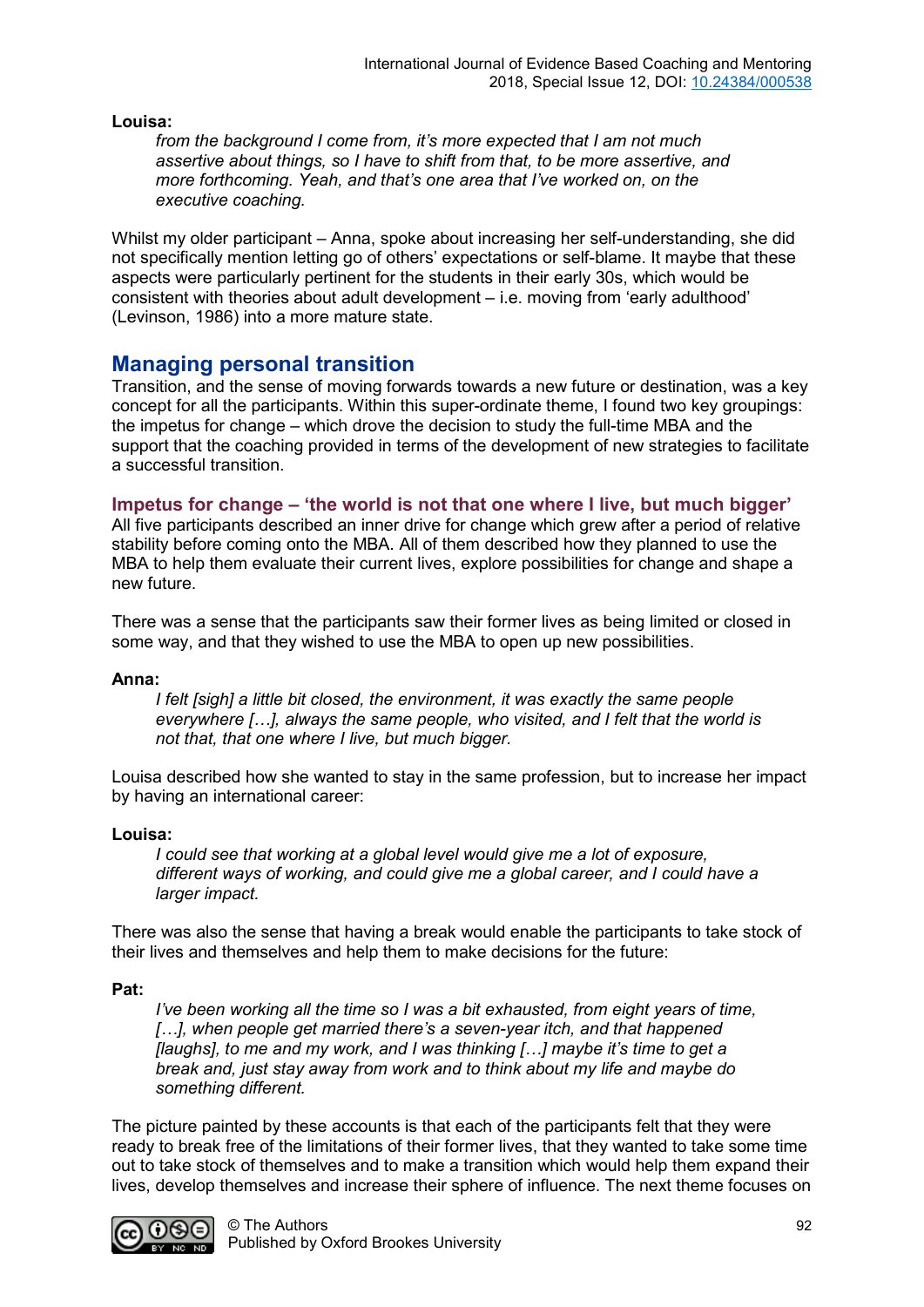how the coaching helped the students to develop strategies to successfully manage these personal transitions.

### **New strategies to support transition – 'being more assertive makes you more confident'**

Working with the coaches enabled the participants to develop a range of new behavioural strategies to support their desired transitions. This theme is closely linked to becoming a more empowered self. As participants let go of previous limiting beliefs about themselves, they became more open to developing new behavioural strategies. They developed behaviours to help them interact more effectively with others, become better leaders and increase their chances of making a successful career change.

Louisa talked about the benefits of developing her assertiveness, which she attributed to her work with her executive coach:

#### **Louisa:**

*Being more assertive makes you more confident, you are able to contribute to a group, […] and put forward your point of view and your ideas as well. And I want to be a leader in regulation, so I think for leaders, being assertive is very important.*

Louisa's example shows how systemic the coaching experience can be. Earlier we saw that the coaching helped her to challenge certain cultural assumptions which could block assertive behaviour. Here we see that developing her assertiveness skills has built her confidence which, in turn, helps her to see herself as a leader.

### **A safe holding space**

The exploration of self and the development of new behavioural strategies would not have been possible without a sound coaching relationship and the final theme explores this further. There was a marked difference between the participants' experience with their cocoaches as compared to their experiences with the 'professional' coaches – i.e. the executive and career coaches. The support received from the executive and career coaches was much more impactful, and I shall focus on the benefits of that support in this article.

#### **A safe place – 'a cosy, warm feeling'**

A recurrent theme was the warmth, trust and support that the students experienced when working with their career and executive coaches. This, in turn, had a positive impact on their own mood and appeared to be a source of strength to help them challenge previous beliefs and assumptions.

### **A unique relationship – 'not something that you just get very easily'**

The participants recognised that their coaching relationships offered something special that was different to the support they might receive from their friends, family members and colleagues. It also appeared to be quite different to the relationships they had with their cocoaches. They all valued the lack of personal agenda held by the career and executive coaches:

#### **Emma:**

*it has been about having another perspective and being able to talk to this person who has no stakes but who's completely willing to give you their time, to just understand what you're going through. […]. And I think that's not something that you just get very easily.* 

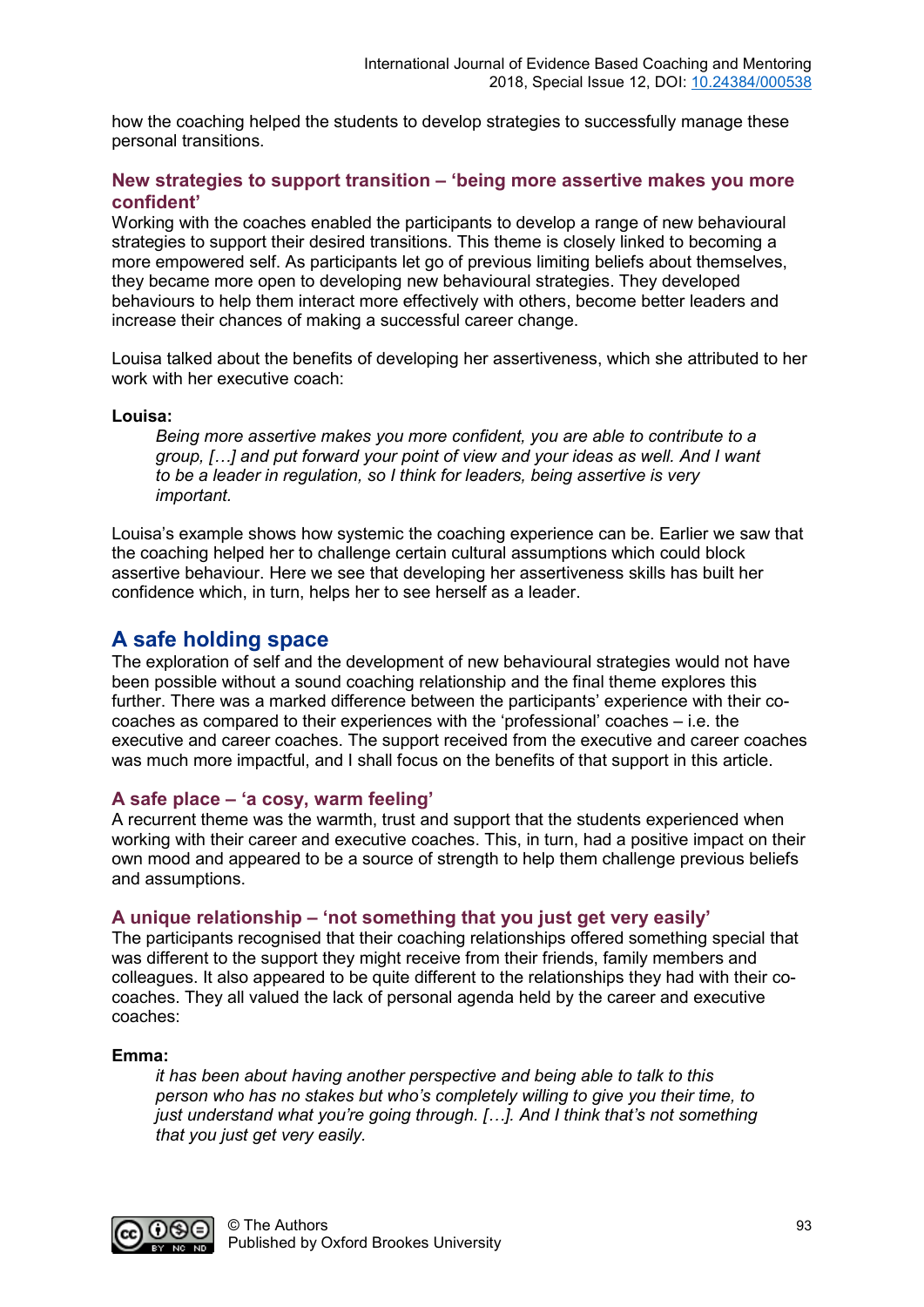### **Skills of the coaches – 'actually it's very skilful'**

Without fail the participants appreciated the skills shown by the executive and career coaches. Listening stood out as the key skill, and this enabled the coaches to help the participants analyse issues and identify common threads in the challenges they were facing and in the stories they told about themselves.

#### **Anamika:**

*both of my coaches, they have got amazing listening skills [laughs]. […] the sense of being heard by someone is something which is self-motivating.* 

The participants' accounts demonstrate the power of effective listening skills. Perhaps the most important impact was the feeling of being valued and respected, which in turn created a sense of trust which encouraged them to be open. This safe holding space appeared to be important for the participants as they explored their understanding of themselves in a time of transition.

## **Discussion**

The findings serve to support much of the existing literature, and the accounts of the participants help to further illuminate *how* coaching helps students to develop their selfunderstanding and *how* it provides support during personal transition.

Coaching helped the participants to enhance their self-understanding and develop a more empowered sense of self. Rather than exploring different possible selves (Ibarra, 2003), letting go of a 'false self' (Dubouloy, 2004), or letting go of the past (Bridges, 2004), our students made meaning of themselves by making sense of and coming to terms with the past. This enabled them to gain a deeper understanding of themselves and *why* they had made certain decisions or felt a strong drive to make a change. Ibarra and Obodaru (2016) suggest that it might be helpful to integrate old and new identities in a time of transition and it could be argued that the coaching helped our participants to do just that, by helping them to better understand their past decision-making. The personal validation and self-awareness that this brought enabled them to develop further their new sense of self.

Ibarra (2003) purports that a deeper understanding of the self can arise from challenging underlying basic assumptions, and indeed the participants described how the coaching helped them to let go of limiting beliefs and assumptions. There was certainly a sense that the coaching helped to free the individuals from the expectations of others, enabling them to choose their next career based on what they wanted, rather than what others wanted for them. The sessions provided the non-judgemental support which Dubouloy (2004) highlights as being essential if students are to make such independent choices. However, his reference to the coach being like a "good enough mother" (2004, p 477) contrasts with the participants' view that it was because the coaches were neither friends nor family that they could be neutral.

This research adds to the very few studies which link adult learning theories with coaching. It highlights that, for some students, life stage transition could be an important factor – both in terms of prompting the decision to study for an MBA, and in terms of adding to the psychological demands placed on the student during the programme. The findings support the concept of Age 30 transition (Levinson, 1986) and demonstrate how coaching can facilitate growth during an important life stage.

This study develops the limited evidence base regarding coaching programmes offered to MBAs. It builds on the findings of Mosteo et al (2016) by reinforcing the role that coaching can play in helping students to clarify their visions of themselves for the future. Coaching

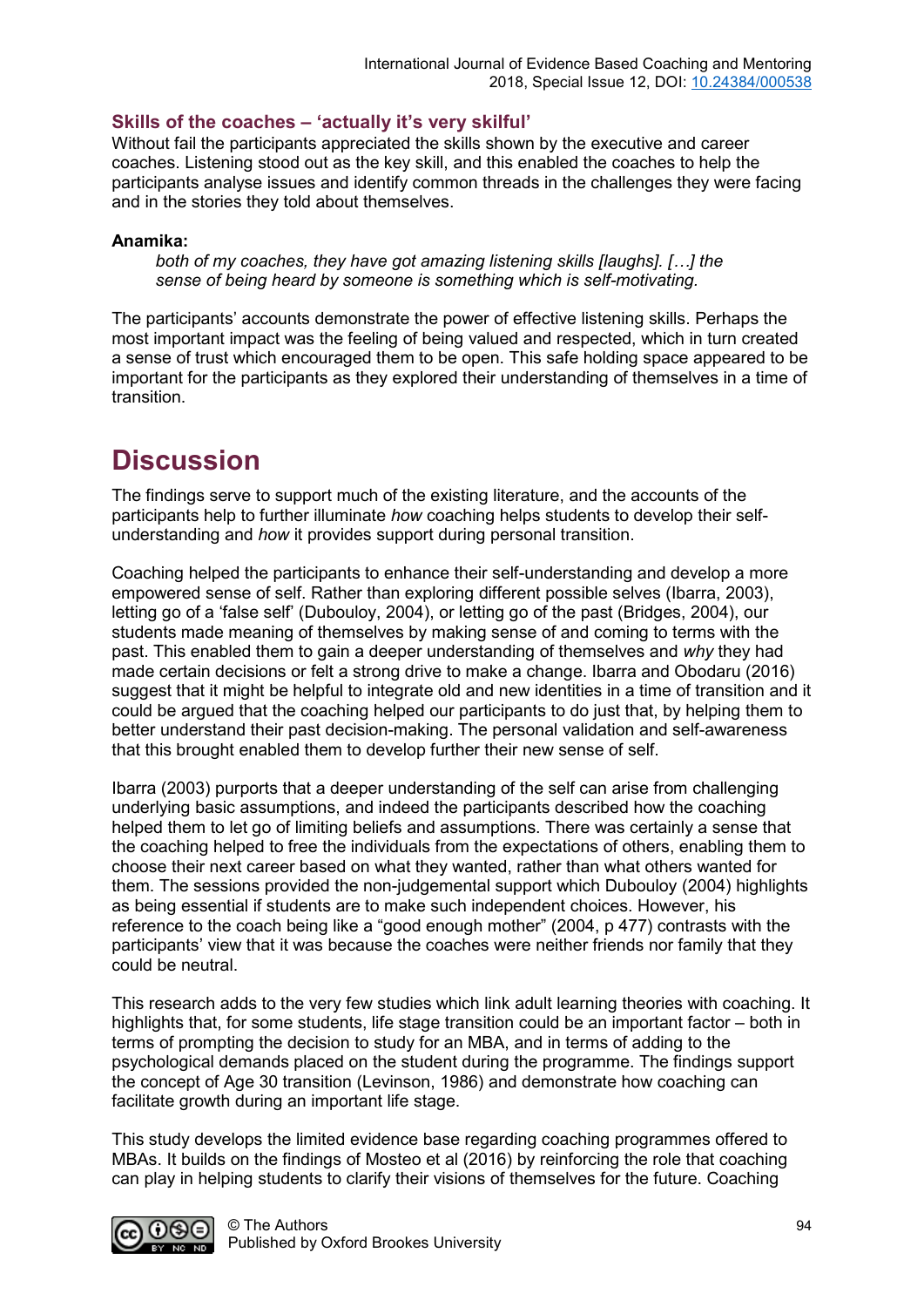helped the participants to understand their intrinsic motivators and hence build a clearer vision of their desired future. This served to energise them to work towards their goals. Furthermore, the coaching sessions facilitated the development of a range of positive behavioural strategies which enabled the students to meet their goals and achieve personal growth and development.

On a broader level, this study is a response to Polly Parker's plea (2017) for more research exploring coaching and career transition together. Coaching helped the students to build their confidence, along with a greater understanding of their personal motivation, their strengths and how to use their network. In other words, the sessions helped the participants to develop the essential career competencies of 'knowing why', 'knowing how' and 'knowing whom' (Arthur, Claman and DeFillippi, 1995).

Finally, this study's depiction of the systemic nature of coaching helps to explain *why*  coaching can be such a powerful intervention. I really did get a sense of the students becoming a more complete and rounded version of themselves, with more confidence, resilience and energy. In this respect, I could clearly see the concept of an ever developing and unfurling sense of self as described by Smith, Larkin and Flowers (2009, p. 19).

## **Conclusion**

This study sought to understand how students experience coaching during a FTMBA programme and to answer three specific questions:

- to what extent is life stage transition apparent in Cranfield FTMBA students?
- how does coaching enable FTMBA students to make meaning of their sense of self?
- how does coaching support FTMBA students during a time of transition?

With regards to the first question, the participants' accounts of their reasons for choosing to study the MBA were consistent with life stage transition, i.e. they all wished to take stock of their current lives and themselves, and to make decisions which would shape the next phase of their lives. In terms of the second question, the participants described how the coaching enabled them to make sense of and develop further their understanding of who they are, resulting in a more empowered self, focused on achieving their new career and life goals. As for the third question, the safe holding space provided by the coaching was described as a key source of support which enabled them to deal with the psychological adjustments inherent in transition and to develop new strategies to help them realise their future vision.

## **Limitations and future research**

In accordance with the principles of interpretative phenomenological analysis, the approach taken to sampling was idiographic. Only five students were interviewed, drawn from a cohort of 57 students, so I cannot make generalisations about their experiences and assume they are representative of the rest of the cohort. Future studies might build on this by exploring the coaching experience for male students as well as students of different ages. A further limitation of the research is around the timing of the interviews. The students were still in the midst of their transition at the time of the interviews. This meant that their experiences of coaching during the MBA were very fresh in their minds, however, it would be interesting to add a longitudinal dimension to this research, by following up with the same students once they become alumni and have completed their career transition.

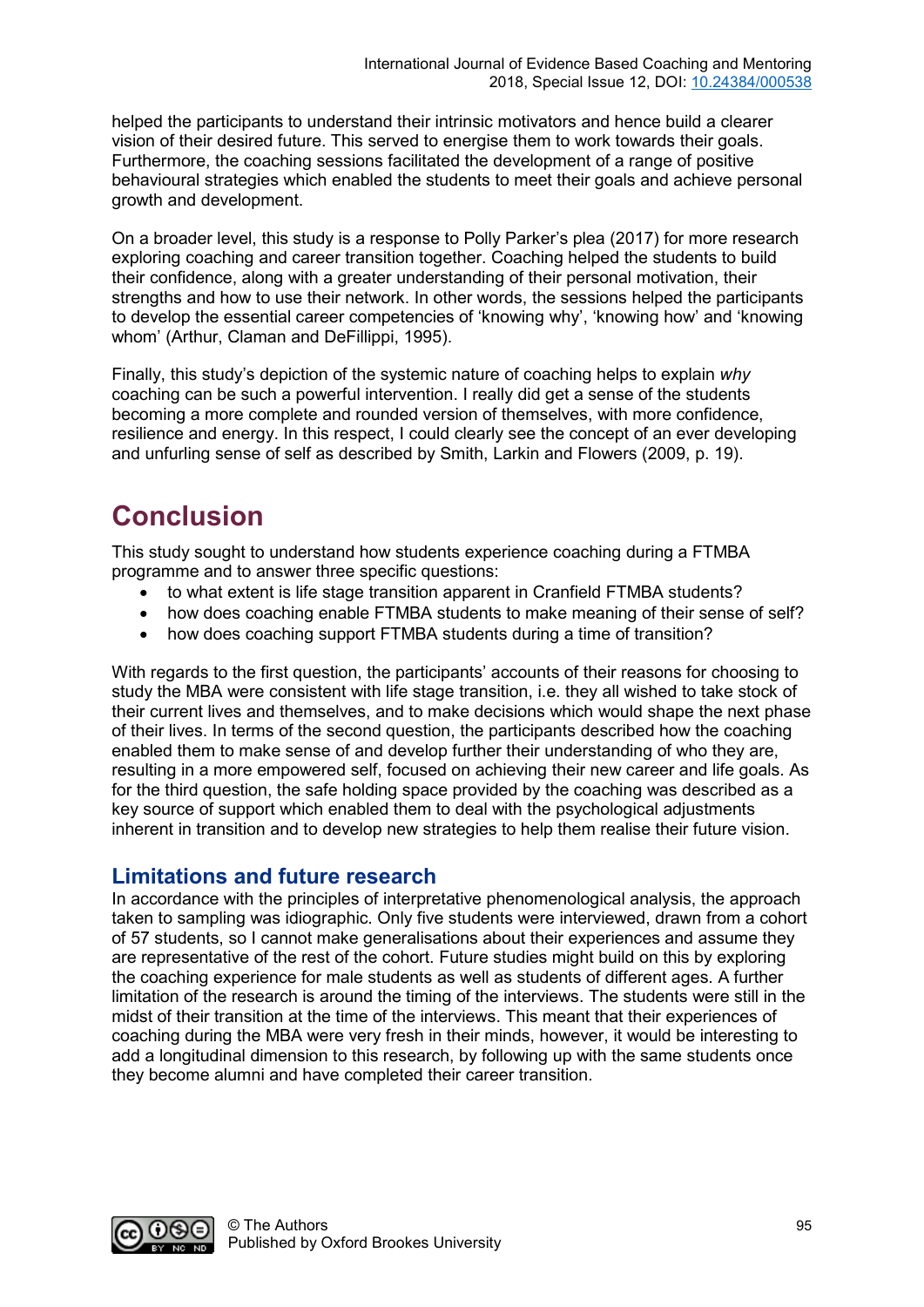## **Implications and recommendations for coaching practice**

Based on the findings, I would recommend that coaches take note of the important role they can play in providing a safe holding space for clients as they manage personal transition. This study would indicate that three elements are significant when providing such support, and these are to do with *how* the coaching is conducted: ensuring that there is a clearly defined coaching contract; working to provide a neutral and non-judgemental source of support and demonstrating attentive listening skills. Coaching supervision is essential to enable coaches to review their approach in terms of these three areas.

In addition, there are implications for *what* might usefully be explored in coaching sessions when supporting individuals through transition. Exploration of past decisions, feelings and experiences is likely to provide a useful source of data for enhancing self-understanding. For career coaching, helping the individual to clarify and prioritise their intrinsic motivators and career vision is clearly important, and for anyone seeking to make a change, the coach can play an important role in listening out for, and helping the individual to challenge limiting beliefs and assumptions. Moreover, coaches can help individuals to develop new behavioural strategies.

Finally, for myself as a practitioner it has been heartening to hear how much the coaching has meant to the participants. Sometimes as a coach I wonder how much difference I can make, especially when clients are feeling particularly lost and there is no clear resolution at the end of the session. However, hearing the accounts of the participants has really helped to reinvigorate my own sense of purpose as a coaching practitioner.

## **References**

- Arthur, M. B. (1994) 'The boundaryless career: a new perspective for organizational inquiry', *Journal of Organizational Behavior,* 15(4), pp. 295-306.
- Arthur, M. B., Claman, P. H. and DeFillippi, R. J. (1995) 'Intelligent enterprise, intelligent careers', *Academy of Management Executive,* 9(4), pp. 7-20. doi: 10.5465/AME.1995.9512032185.
- Bluckert, P. (2005) 'The foundations of a psychological approach to executive coaching', *Industrial & Commercial Training,* 37(4), pp. 171-178. doi: 10.1108/00197850510602060.
- Bridges, W. (2004) *Transitions Making Sense of Life's Changes.* 2nd edn. United States of America: Da Capo Press.
- Bryman, A. (2016) *Social research methods, Fifth edition.* Oxford: Oxford University Press.
- Dubouloy, M. (2004) 'The transitional space and self-recovery: A psychoanalytical approach to high-potential managers' training', *Human Relations,* 57(4), pp. 467-496. doi: 10.177/0018726704043896.
- Dunn, T. R. and Merriam, S., B. (1995) 'Levinson's Age Thirty Transition: Does it Exist?', *Journal of Adult Development,* 2(2), pp. 113-124.
- Eby, L. T., Butts, M. and Lockwood, A. (2003) 'Predictors of success in the era of the boundaryless career', *Journal of Organizational Behavior,* 24(6), pp. 689-708. doi: 10.1002/job.214.
- Florent-Treacy, E. (2009) 'Behind the scenes in the identity laboratory: Participants' narratives of identity transition through group coaching in a leadership development programme', *International Coaching Psychology Review,* 4(1), pp. 71-86.
- Gramling, L. F. (2007) 'Women in young and mid-adulthood: Theory advancement and retroduction', *Advances in Nursing Science,* 30(2), pp. 95-107. doi: 10.1097/01.ANS.0000271101.49667.0c.
- Harper, D. (2002) 'Talking about pictures: A case for photo elicitation', *Visual Studies,* 17(1), pp. 13-26. doi: 10.1080/14725860220137345.
- Ibarra, H. (2003) *Working identity: unconventional strategies for reinventing your career.* Boston, Mass: Harvard Business School Press.
- Ibarra, H. and Obodaru, O. (2016) 'Betwixt and between identities: Liminal experience in contemporary careers', *Research in Organizational Behavior,* 36, pp. 47-64. doi: 10.1016/j.riob.2016.11.003.
- Kegan, R. and Lahey, L. L. (2009) *Immunity to change: how to overcome it and unlock potential in yourself and your organization.* Boston, Mass: Harvard Business School.